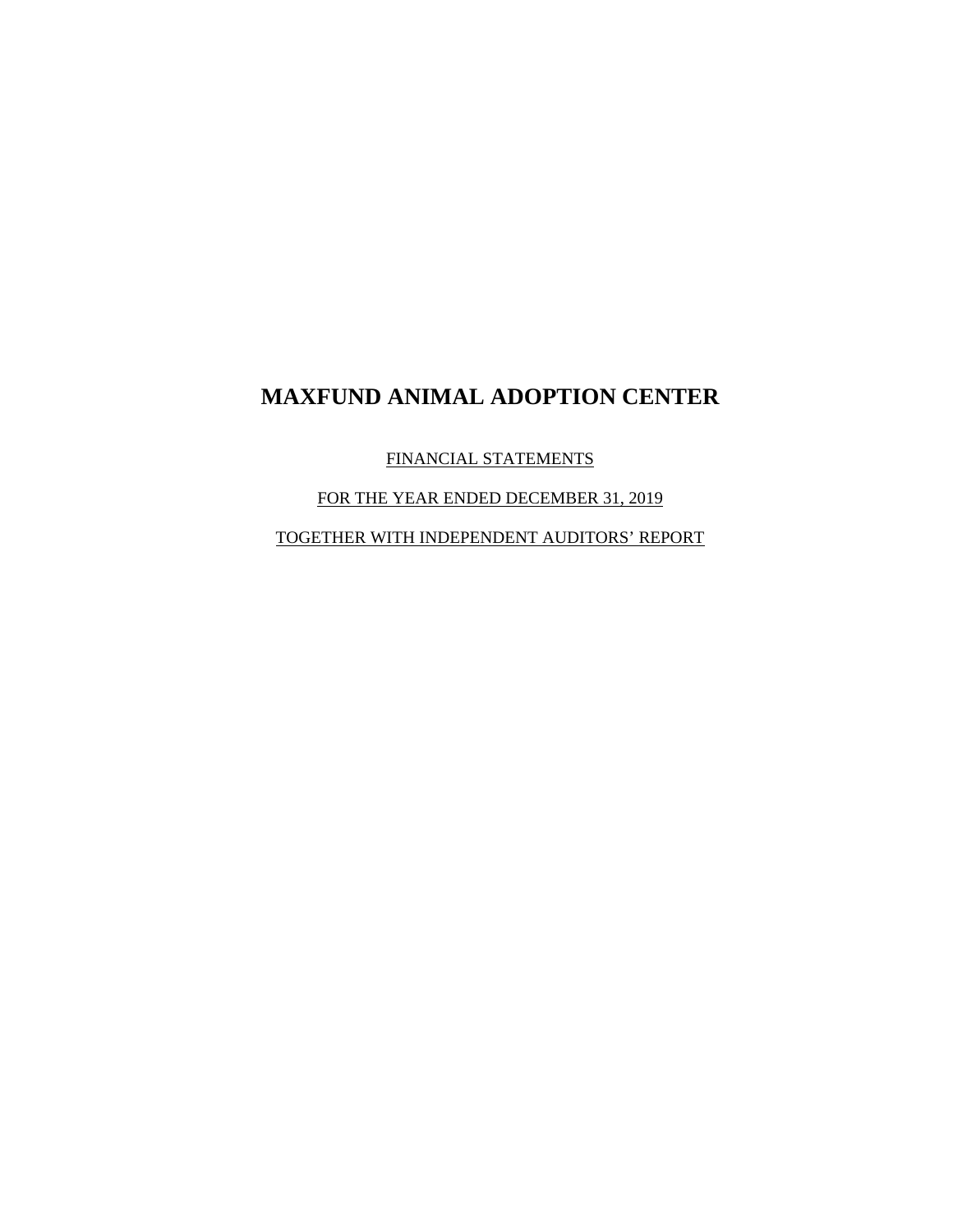#### FINANCIAL STATEMENTS FOR THE YEAR ENDED DECEMBER 31, 2019

# **CONTENTS**

|                                         | Page           |
|-----------------------------------------|----------------|
| <b>Independent Auditors' Report</b>     | $\mathbf{1}$   |
| <b>Financial Statements</b>             |                |
| <b>Statement of Financial Position</b>  | 3              |
| <b>Statement of Activities</b>          | $\overline{4}$ |
| <b>Statement of Functional Expenses</b> | 5              |
| <b>Statement of Cash Flows</b>          | 6              |
| <b>Notes to Financial Statements</b>    | 7              |
|                                         |                |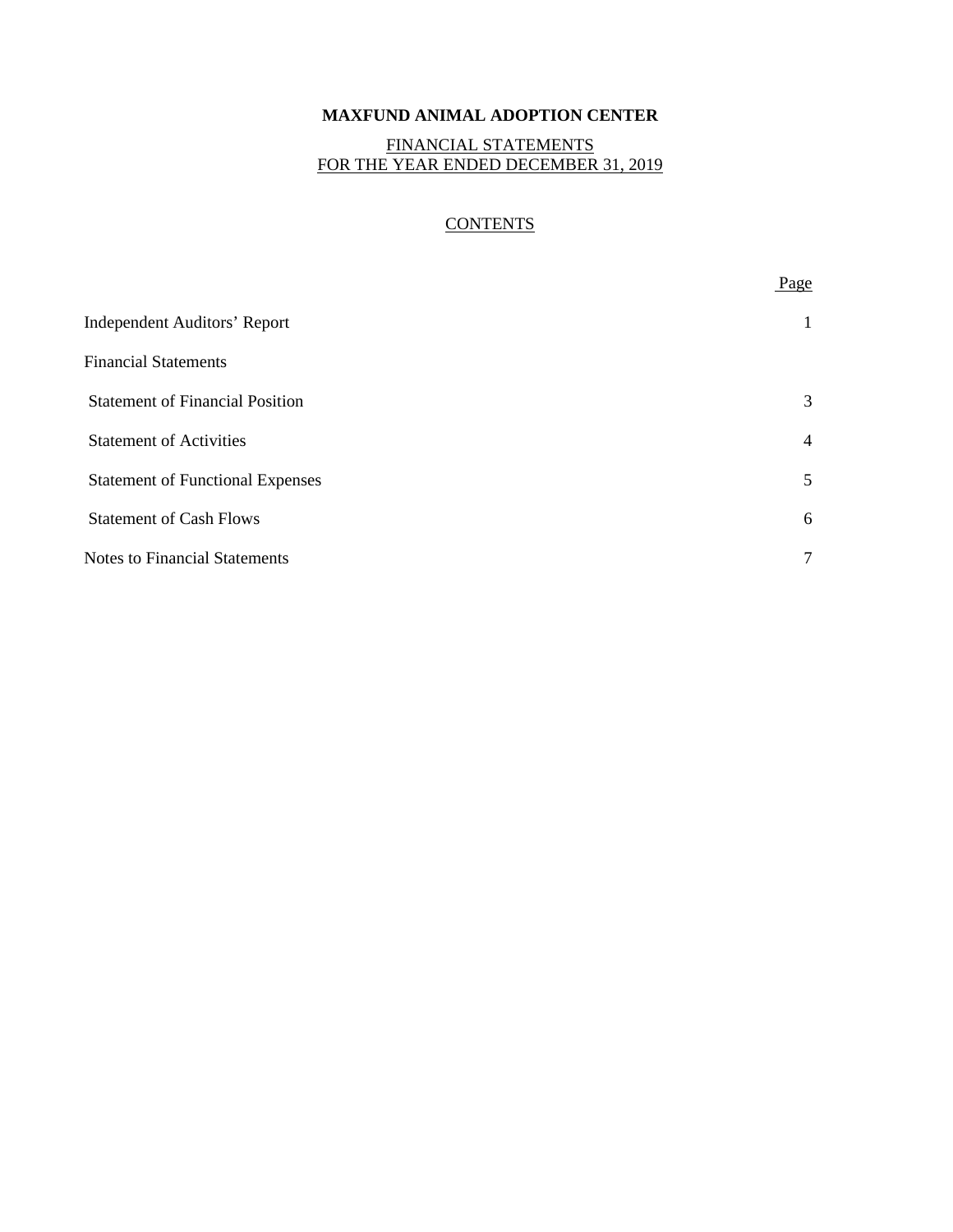

October 14, 2020

### INDEPENDENT AUDITORS' REPORT

Board of Directors MaxFund Animal Adoption Center Denver, Colorado

We have audited the accompanying financial statements of **MaxFund Animal Adoption Center**, (a Colorado nonprofit corporation) which comprise the statement of financial position as of December 31, 2019, and the related statements of activities, functional expenses, and cash flows for the year then ended, and the related notes to the financial statements.

#### *Management's Responsibility for the Financial Statements*

Management is responsible for the preparation and fair presentation of these financial statements in accordance with principles generally accepted in the United States of America; this includes the design, implementation, and maintenance of internal control relevant to the preparation and fair presentation of financial statements that are free from material misstatement, whether due to fraud or error.

#### *Auditors' Responsibility*

Our responsibility is to express an opinion on these financial statements based on our audit. We conducted our audit in accordance with auditing standards generally accepted in the United States of America. Those standards require that we plan and perform the audit to obtain reasonable assurance about whether the financial statements are free of material misstatement.

An audit involves performing procedures to obtain audit evidence about the amounts and disclosures in the financial statements. The procedures selected depend on the auditors' judgment, including the assessment of the risks of material misstatement of the financial statements, whether due to fraud or error. In making those risk assessments, the auditor considers internal control relevant to the entity's preparation and fair presentation of the financial statements in order to design audit procedures that are appropriate in the circumstances, but not for the purpose of expressing an opinion on the effectiveness of the entity's internal control. Accordingly, we express no such opinion. An audit also includes evaluating the appropriateness of accounting policies used and the reasonableness of significant accounting estimates made by management, as well as evaluating the overall presentation of the financial statements.

We believe that the audit evidence we have obtained is sufficient and appropriate to provide a basis for our audit opinion.

#### *Opinion*

In our opinion, the financial statements referred to above present fairly, in all material respects, the financial position of MaxFund Animal Adoption Center as of December 31, 2019, and the changes in its net assets and its cash flows for the year then ended, in accordance with accounting principles generally accepted in the United States of America.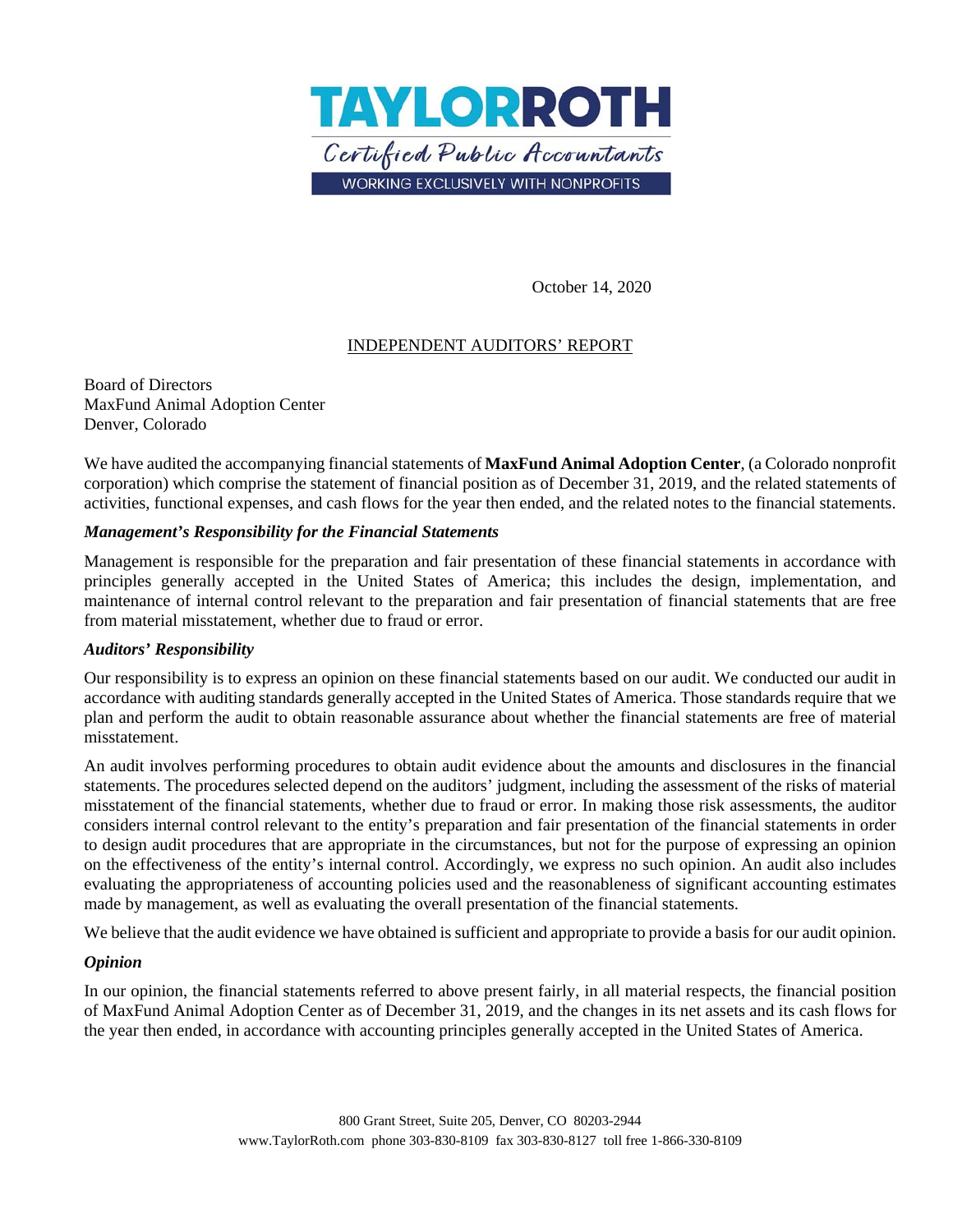#### *Report on Summarized Comparative Information*

We have previously audited MaxFund Animal Adoption Center's 2018 financial statements, and we expressed an unmodified audit opinion on those audited financial statements in our report dated August 23, 2019. In our opinion, the summarized comparative information presented herein as of and for the year ended December 31, 2018, is consistent, in all material respects, with the audited financial statements from which it has been derived.

Tayloi2 Poth and Compay PIK

 TAYLOR ROTH AND COMPANY CERTIFIED PUBLIC ACCOUNTANTS DENVER, COLORADO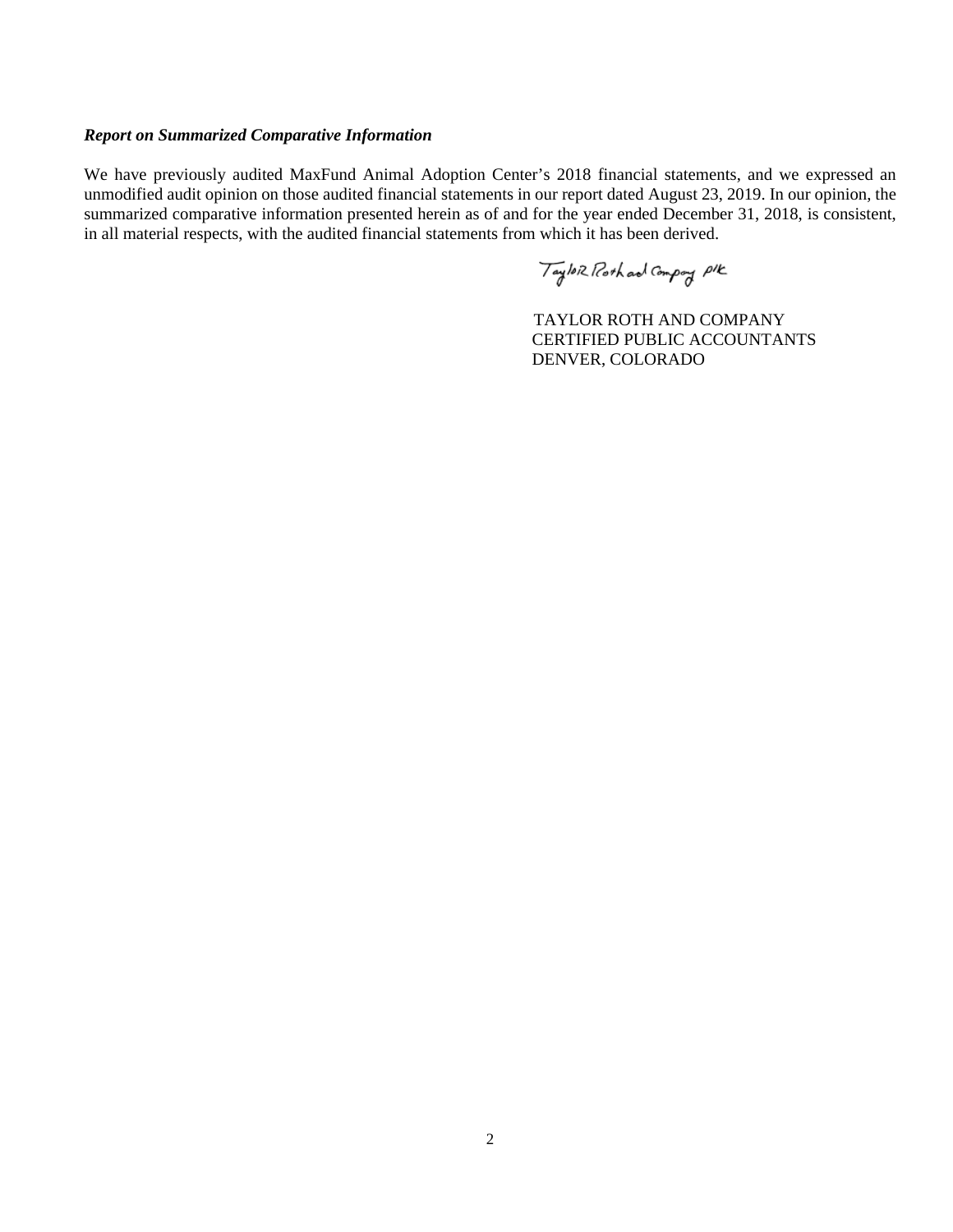# STATEMENT OF FINANCIAL POSITION DECEMBER 31, 2019 (WITH COMPARATIVE TOTALS FOR 2018)

|                                     | 2019            | 2018             |
|-------------------------------------|-----------------|------------------|
| Assets                              |                 |                  |
| Cash and cash equivalents           | 2,431,544<br>\$ | 3,286,801<br>\$  |
| Investments (Note 3)                | 5,162,164       | 4,502,081        |
| Property and equipment (Note 4)     | 5,997,961       | 5,000,858        |
| <b>Total assets</b>                 | \$13,591,669    | \$12,789,740     |
| Liabilities and net assets          |                 |                  |
| Liabilities                         |                 |                  |
| Accounts payable                    | \$<br>70,102    | \$<br>61,934     |
| Accrued payroll costs               | 60,435          | 21,397           |
| Annuity payable to founder (Note 5) | 24,291          | 55,891           |
| Capital lease obligation (Note 6)   | 10,416          | 17,700           |
| <b>Total liabilities</b>            | 165,244         | 156,922          |
| Net assets                          |                 |                  |
| Without donor restrictions          |                 |                  |
| Undesignated                        | 4,549,859       | 5,013,692        |
| Net investment in fixed assets      | 5,987,545       | 4,983,158        |
| Board designated reserve            | 2,889,021       | 2,523,468        |
|                                     | 13,426,425      | 12,520,318       |
| With donor restrictions             |                 |                  |
| Donor specific purpose              |                 | 112,500          |
| Total net assets                    | 13,426,425      | 12,632,818       |
| Total liabilities and net assets    | \$13,591,669    | 12,789,740<br>P. |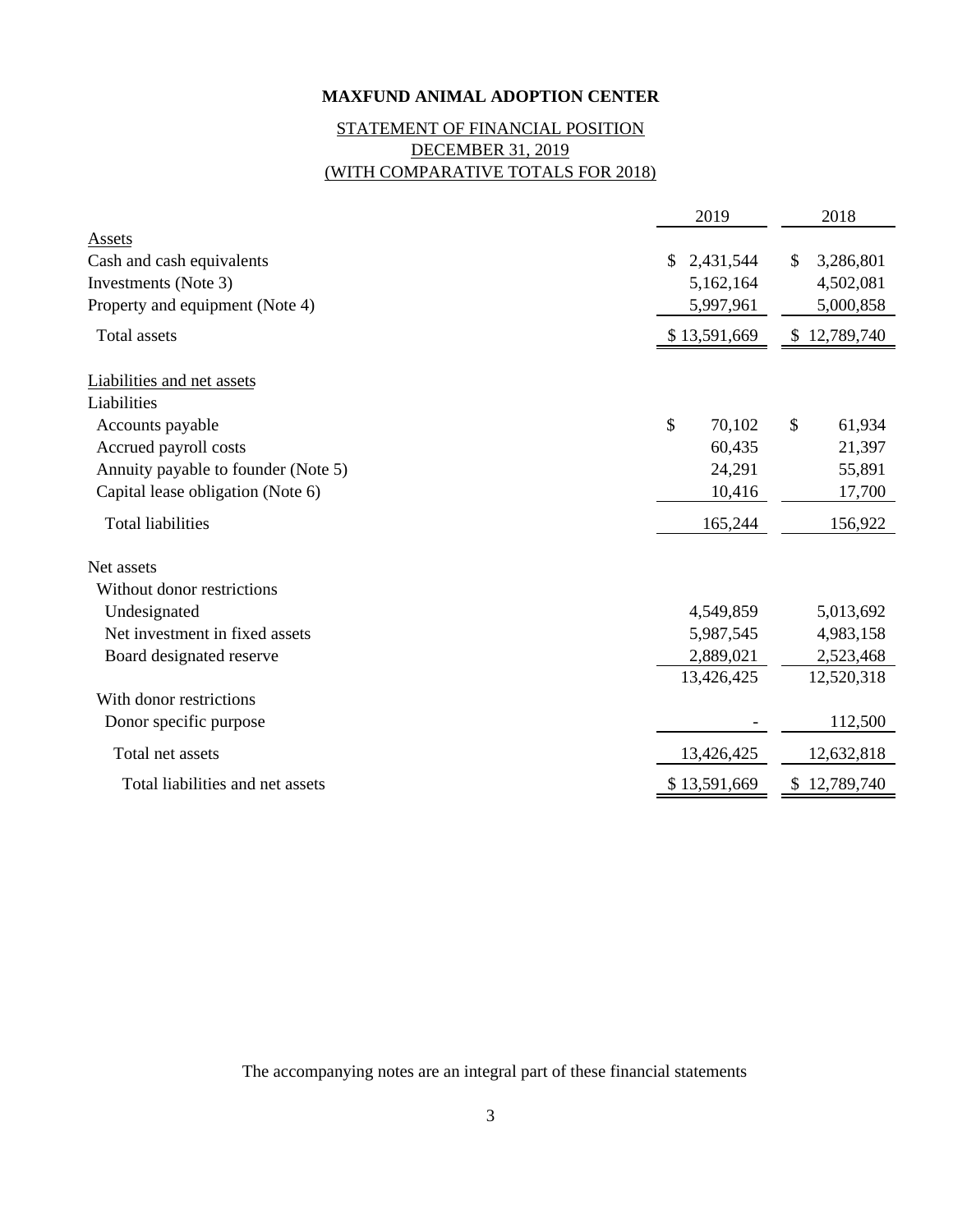# **MAXFUND ANIMAL ADOPTION CENTER** STATEMENT OF ACTIVITIES FOR THE YEAR ENDED DECEMBER 31, 2019 (WITH COMPARATIVE TOTALS FOR 2018)

|                                               |                                      | 2019                       |                  | 2018         |
|-----------------------------------------------|--------------------------------------|----------------------------|------------------|--------------|
|                                               | <b>Without Donor</b><br>Restrictions | With Donor<br>Restrictions | Total            | Total        |
| Revenue and other support                     |                                      |                            |                  |              |
| Veterinary services                           | \$<br>1,402,870                      |                            | 1,402,870<br>\$. | \$1,391,190  |
| <b>Bequests</b>                               | 1,063,896                            |                            | 1,063,896        | 2,616,338    |
| Investment income, net of fees                | 640,138                              |                            | 640,138          | (95, 638)    |
| Contributions - individuals                   | 483,565                              |                            | 483,565          | 554,619      |
| Grants - foundations                          | 390,432                              | 4,945                      | 395,377          | 507,739      |
| Special event income                          | 121,534                              |                            | 121,534          | 153,853      |
| Less: direct event expenses                   | (74, 631)                            |                            | (74, 631)        | (70,670)     |
| Adoptions                                     | 119,172                              |                            | 119,172          | 127,685      |
| Memorials                                     | 38,452                               |                            | 38,452           | 71,078       |
| Membership                                    | 31,343                               |                            | 31,343           | 35,113       |
| Pet Pals                                      | 4,767                                |                            | 4,767            | 5,100        |
| Merchandise                                   | 20                                   |                            | 20               | 2,508        |
| Other                                         | 13,564                               |                            | 13,564           | 6,758        |
| In-kind (Note 7)                              | 115,306                              |                            | 115,306          | 75,160       |
| Net assets released from restriction (Note 8) | 117,445                              | (117, 445)                 |                  |              |
| Total revenue and other support               | 4,467,873                            | (112,500)                  | 4,355,373        | 5,380,833    |
| <b>Expense</b>                                |                                      |                            |                  |              |
| Program services                              |                                      |                            |                  |              |
| Veterinary/Clinic                             | 1,503,134                            |                            | 1,503,134        | 1,165,432    |
| Shelter/Adoption Education                    | 1,486,138                            |                            | 1,486,138        | 1,350,711    |
| Outreach                                      | 181,493                              |                            | 181,493          | 139,741      |
| Total program                                 | 3,170,765                            |                            | 3,170,765        | 2,655,884    |
| Supporting services                           |                                      |                            |                  |              |
| Management and general                        | 280,886                              |                            | 280,886          | 308,449      |
| Fundraising                                   | 110,115                              |                            | 110,115          | 118,852      |
| Total expense                                 | 3,561,766                            |                            | 3,561,766        | 3,083,185    |
| Change in net assets                          | 906,107                              | (112,500)                  | 793,607          | 2,297,648    |
| Net assets, beginning of year                 | 12,520,318                           | 112,500                    | 12,632,818       | 10,335,170   |
| Net assets, end of year                       | \$13,426,425                         | $\boldsymbol{\mathsf{S}}$  | \$13,426,425     | \$12,632,818 |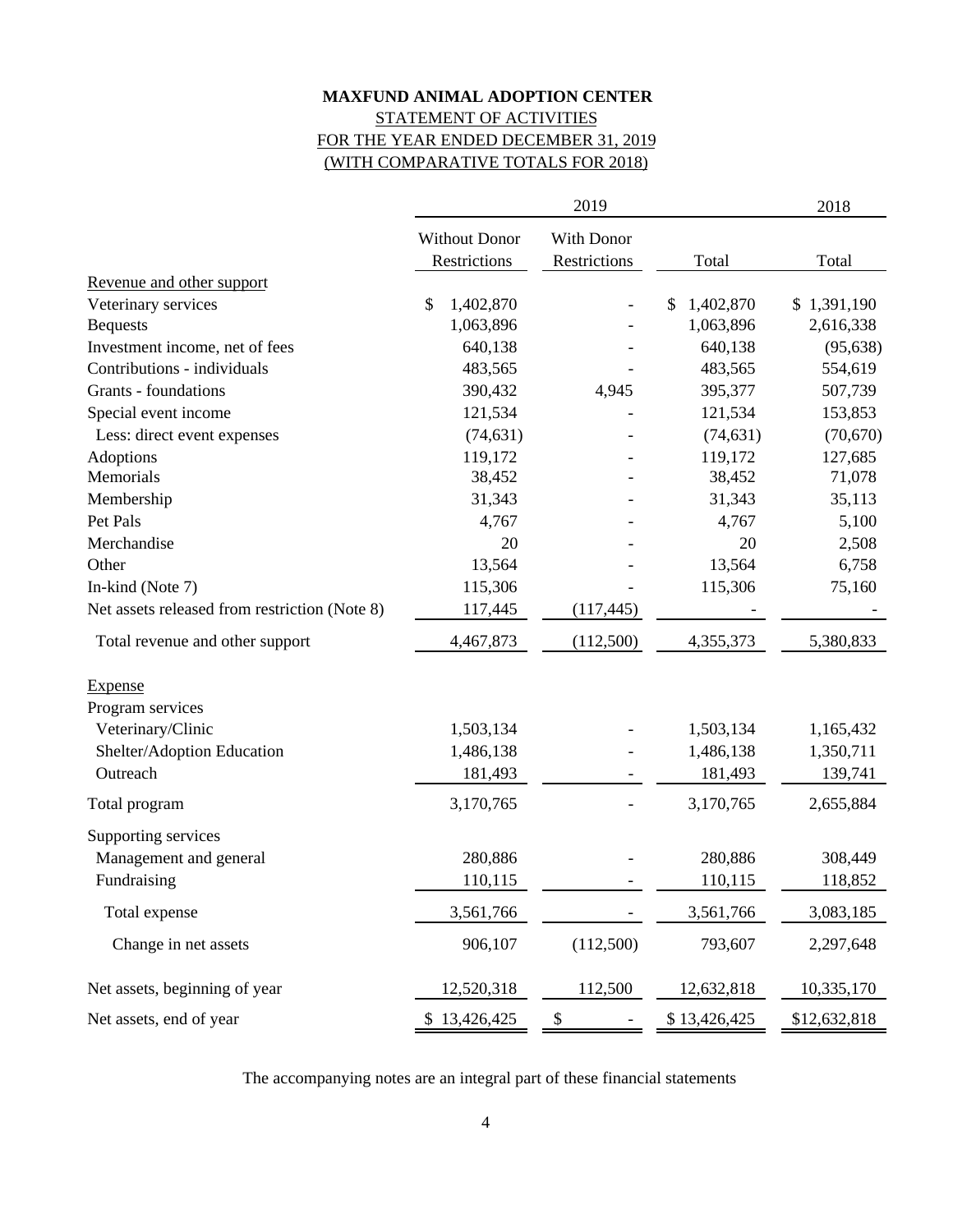|                                       | 2019                                           |                                    |                          |                  | 2018                         |                          |             |             |
|---------------------------------------|------------------------------------------------|------------------------------------|--------------------------|------------------|------------------------------|--------------------------|-------------|-------------|
|                                       | Program Services<br><b>Supporting Services</b> |                                    |                          |                  |                              |                          |             |             |
|                                       | Veterinary<br>Clinic                           | Shelter<br>Operations/<br>Adoption | Outreach                 | Total<br>Program | Management<br>and<br>General | Fund-<br>raising         | Total       | Total       |
| Salaries                              | 603,170<br>\$                                  | 527,774<br>\$                      | \$<br>75,396             | \$1,206,340      | 226,189<br>\$                | \$<br>75,397             | \$1,507,926 | \$1,367,330 |
| Payroll taxes and benefits            | 60,293                                         | 52,757                             | 7,537                    | 120,587          | 22,610                       | 7,536                    | 150,733     | 150,430     |
| Veterinarians and medical consultants | 221,879                                        | 181,728                            | 79,727                   | 483,334          |                              |                          | 483,334     | 319,612     |
| Medical supplies                      | 347,077                                        | 98,729                             | 13,926                   | 459,732          |                              |                          | 459,732     | 435,390     |
| Supplies                              | 20,485                                         | 162,639                            | 1,618                    | 184,742          | 1,539                        | 1,542                    | 187,823     | 182,158     |
| Contract services                     | 36,962                                         | 91,364                             | 1,800                    | 130,126          | 1,442                        | 2,000                    | 133,568     | 120,466     |
| <b>Utilities</b>                      | 12,262                                         | 53,193                             |                          | 65,455           | 7,273                        | 8,081                    | 80,809      | 68,739      |
| Advertising                           | 19,622                                         | 35,974                             |                          | 55,596           |                              | 9,812                    | 65,408      | 13,946      |
| Repairs and maintenance               | 27,417                                         | 33,510                             |                          | 60,927           |                              |                          | 60,927      | 16,759      |
| Professional fees                     | 13,610                                         | 31,061                             |                          | 44,671           | 1,807                        |                          | 46,478      | 41,761      |
| Legal services                        | 41,456                                         | 3,020                              |                          | 44,476           |                              |                          | 44,476      | 3,020       |
| Printing                              | 19,802                                         | 9,901                              | 1,320                    | 31,023           | 660                          | 1,321                    | 33,004      | 37,340      |
| Insurance                             | 3,421                                          | 21,131                             |                          | 24,552           |                              |                          | 24,552      | 21,131      |
| Telephone and interne                 | 5,080                                          | 16,211                             | $\overline{\phantom{a}}$ | 21,291           |                              | 2,202                    | 23,493      | 21,291      |
| Merchant fees                         | 17,724                                         | 3,907                              | $\overline{\phantom{a}}$ | 21,631           |                              | 1,139                    | 22,770      | 22,936      |
| Accounting                            |                                                |                                    |                          |                  | 12,540                       |                          | 12,540      | 13,569      |
| Postage                               | 250                                            | 10,022                             |                          | 10,272           |                              | 31                       | 10,303      | 12,456      |
| Animal disposal                       | 4,758                                          | 2,115                              |                          | 6,873            |                              |                          | 6,873       | 4,940       |
| Technology                            | 150                                            | 6,451                              |                          | 6,601            |                              |                          | 6,601       | 5,995       |
| Contributions to others               |                                                | 5,000                              |                          | 5,000            |                              |                          | 5,000       | 10,000      |
| Meals and entertainment               | 196                                            | 4,733                              | $\overline{\phantom{a}}$ | 4,929            |                              | 71                       | 5,000       | 6,663       |
| Taxes and license fees                | 831                                            | 1,898                              | $\blacksquare$           | 2,729            | 1,342                        |                          | 4,071       | 2,892       |
| Dues and subscriptions                |                                                | 1,225                              |                          | 1,225            |                              | 983                      | 2,208       | 2,170       |
| Travel                                |                                                | 2,160                              |                          | 2,160            | 14                           |                          | 2,174       | 2,325       |
| Interest expense                      |                                                |                                    |                          |                  | 2,151                        | $\overline{\phantom{a}}$ | 2,151       | 1,289       |
| <b>Education and training</b>         |                                                | 1,170                              |                          | 1,170            |                              |                          | 1,170       | 5,509       |
| Equipment                             | 386                                            | 339                                |                          | 725              |                              |                          | 725         | 3,810       |
| <b>Bank</b> fees                      | 125                                            |                                    | 169                      | 294              | 52                           |                          | 346         | 1,014       |
| Miscellaneous                         | $\overline{\phantom{a}}$                       | 113                                |                          | 113              | 455                          |                          | 568         | 144         |
|                                       | 1,456,956                                      | 1,358,125                          | 181,493                  | 2,996,574        | 278,074                      | 110,115                  | 3,384,763   | 2,895,085   |
| Depreciation                          | 46,178                                         | 128,013                            |                          | 174,191          | 2,812                        |                          | 177,003     | 188,100     |
| Total                                 | \$1,503,134                                    | \$1,486,138                        | 181,493<br>\$            | \$3,170,765      | 280,886<br>\$                | \$110,115                | \$3,561,766 | \$3,083,185 |

### STATEMENT OF FUNCTIONAL EXPENSES FOR THE YEAR ENDED DECEMBER 31, 2019 (WITH COMPARATIVE TOTALS FOR 2018)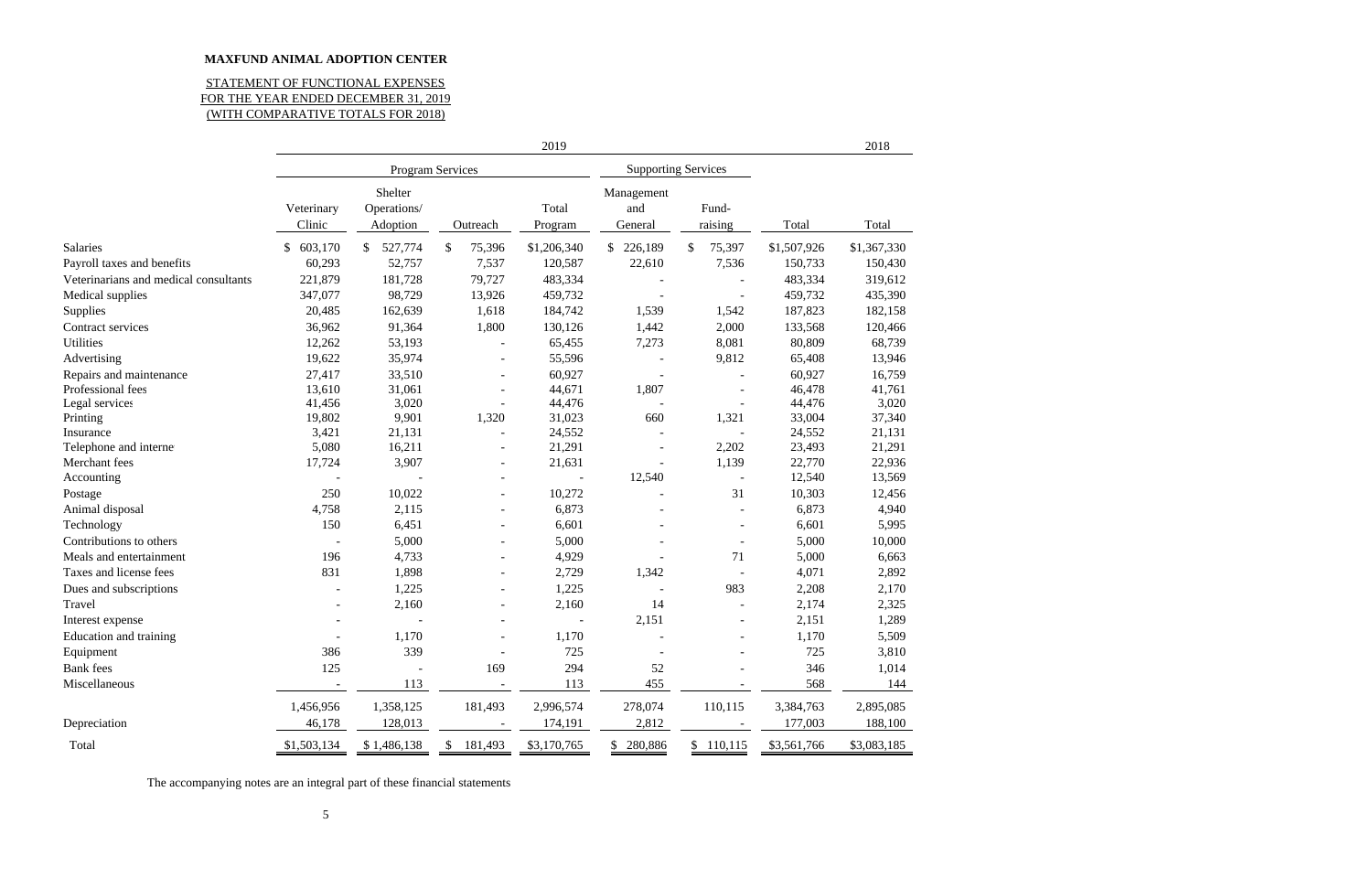# STATEMENT OF CASH FLOWS FOR THE YEAR ENDED DECEMBER 31, 2019 (WITH COMPARATIVE TOTALS FOR 2018)

|                                                      | 2019            | 2018                               |
|------------------------------------------------------|-----------------|------------------------------------|
| Cash flows from operating activities                 |                 |                                    |
| Change in net assets                                 | \$<br>793,607   | \$2,297,648                        |
| Adjustments to reconcile change in net assets        |                 |                                    |
| to net cash provided by operating activities         |                 |                                    |
| (Gain) loss on investments                           | (513, 629)      | 194,919                            |
| Depreciation                                         | 177,003         | 188,100                            |
| Change in value of annuity payable                   | (31,600)        | (60, 768)                          |
| Changes in operating assets and liabilities          |                 |                                    |
| (Increase) decrease in contributions receivable      |                 | 21,052                             |
| Increase(decrease) in accounts payable               | 8,168           | 40,225                             |
| Increase(decrease) in payroll accruals               | 39,038          | 877                                |
| Net cash provided (used) by operating activities     | 472,587         | 2,682,053                          |
| Cash flows from investing activities                 |                 |                                    |
| (Purchase) of fixed assets                           | (1,174,106)     | (237, 472)                         |
| (Purchase) proceeds of investments                   | (19, 945)       | (1,340,135)                        |
| (Reinvestment) proceeds of earnings                  | (126, 509)      | (99, 281)                          |
| Net cash provided (used) by investing activities     | (1,320,560)     | (1,676,888)                        |
| Cash flows from financing activities                 |                 |                                    |
| (Payments) on capital lease obligation               | (7,284)         | (6, 861)                           |
| Net cash provided (used) by financing activities     | (7, 284)        | (6, 861)                           |
| Net increase (decrease) in cash and cash equivalents | (855, 257)      | 998,304                            |
| Cash and cash equivalents, beginning of year         | 3,286,801       | 2,288,497                          |
| Cash and cash equivalents, end of year               | \$2,431,544     | \$3,286,801                        |
| Supplemental disclosure of information:              |                 |                                    |
| Cash paid during the period for interes              | $\$\,$<br>2,151 | $\boldsymbol{\mathsf{S}}$<br>1,289 |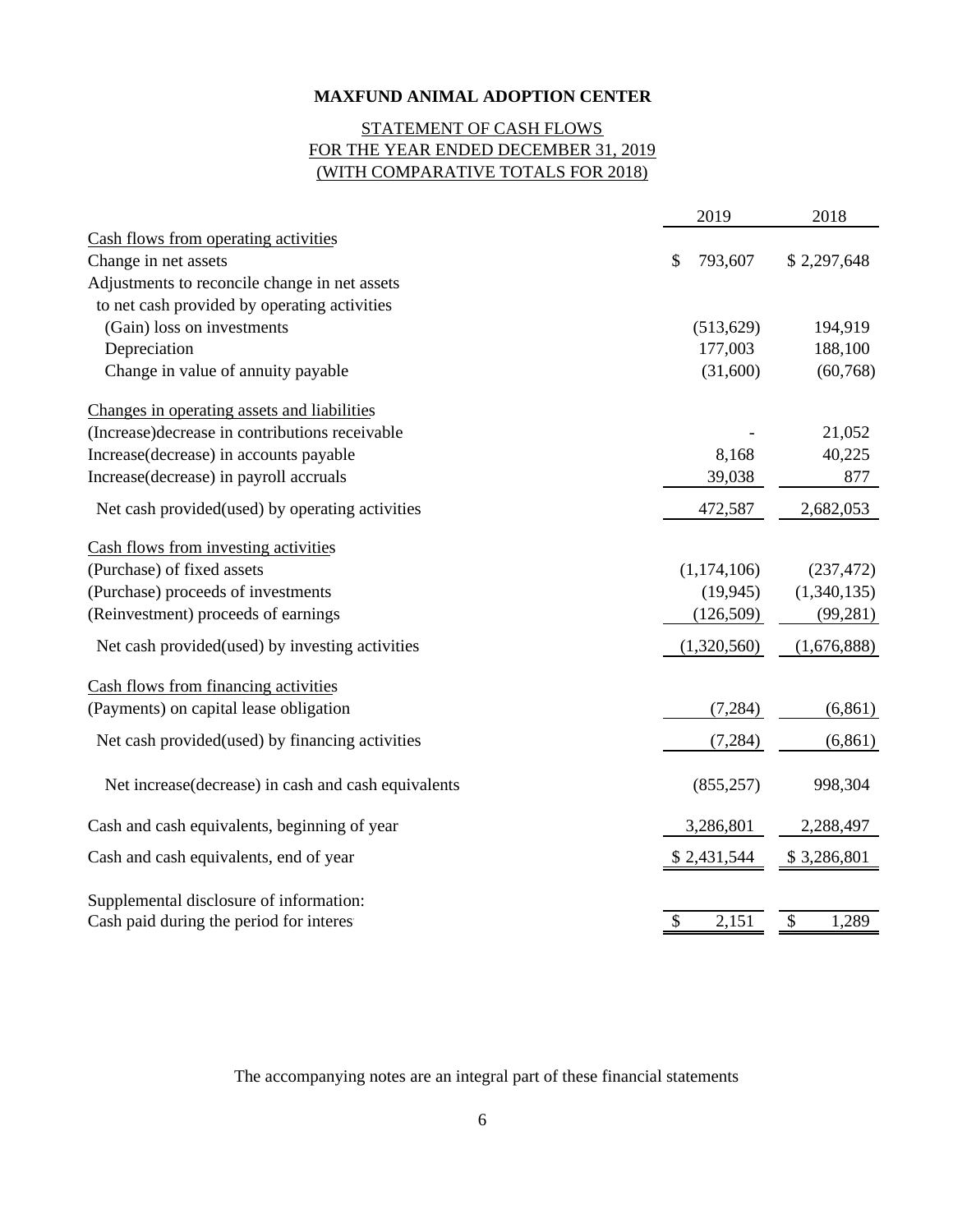#### NOTES TO FINANCIAL STATEMENTS DECEMBER 31, 2019

#### NOTE 1 - NATURE OF ACTIVITIES

MaxFund Animal Adoption Center (the Organization) is located in Denver, Colorado, and was incorporated in 1989 as a nonprofit corporation under the laws of the State of Colorado. The Organization's mission is to provide medical care for injured pets with no known owners, and to seek out new homes for these animals once they have recovered. The Organization is funded primarily by bequests veterinary services, and contributions.

#### NOTE 2 - SUMMARY OF SIGNIFICANT ACCOUNTING POLICIES AND PROCEDURES

#### 1. Basis of Accounting

The financial statements of the Organization have been prepared on the accrual basis of accounting and accordingly reflect all significant receivables, payables, and other liabilities.

#### 2. Basis of Presentation

The Organization is required to report information regarding its financial position and activities according to the following two classes of net assets:

Net assets without donor restrictions: Net assets that are not subject to donor-imposed restrictions and may be expended for any purpose in performing the primary objectives of the Organization. These net assets may be used at the discretion of the Organization's management and board of directors.

Net assets with donor restrictions: Net assets that are subject to stipulations imposed by donors, and grantors. Some donor restrictions are temporary in nature; those restrictions will be met by actions of the Organization or by the passage of time. Other donor restrictions are perpetual in nature, whereby the donor has stipulated that the funds be maintained in perpetuity.

Donor restricted contributions are reported as increases in net assets with donor restrictions. When a restriction expires, net assets are reclassified from net assets with donor restrictions to net assets without donor restrictions in the statement of activities.

Contributions of property and equipment or cash restricted to acquisition of property and equipment are reported as net assets with donor restrictions if the donor has restricted the use of the property or equipment to a particular program. These restrictions expire when the assets are placed in service.

#### 3. Cash and Cash Equivalents

The Organization considers all unrestricted highly liquid investments with an initial maturity of three months or less to be cash equivalents, except for those amounts that are held in the investment portfolio which are invested for long-term purposes.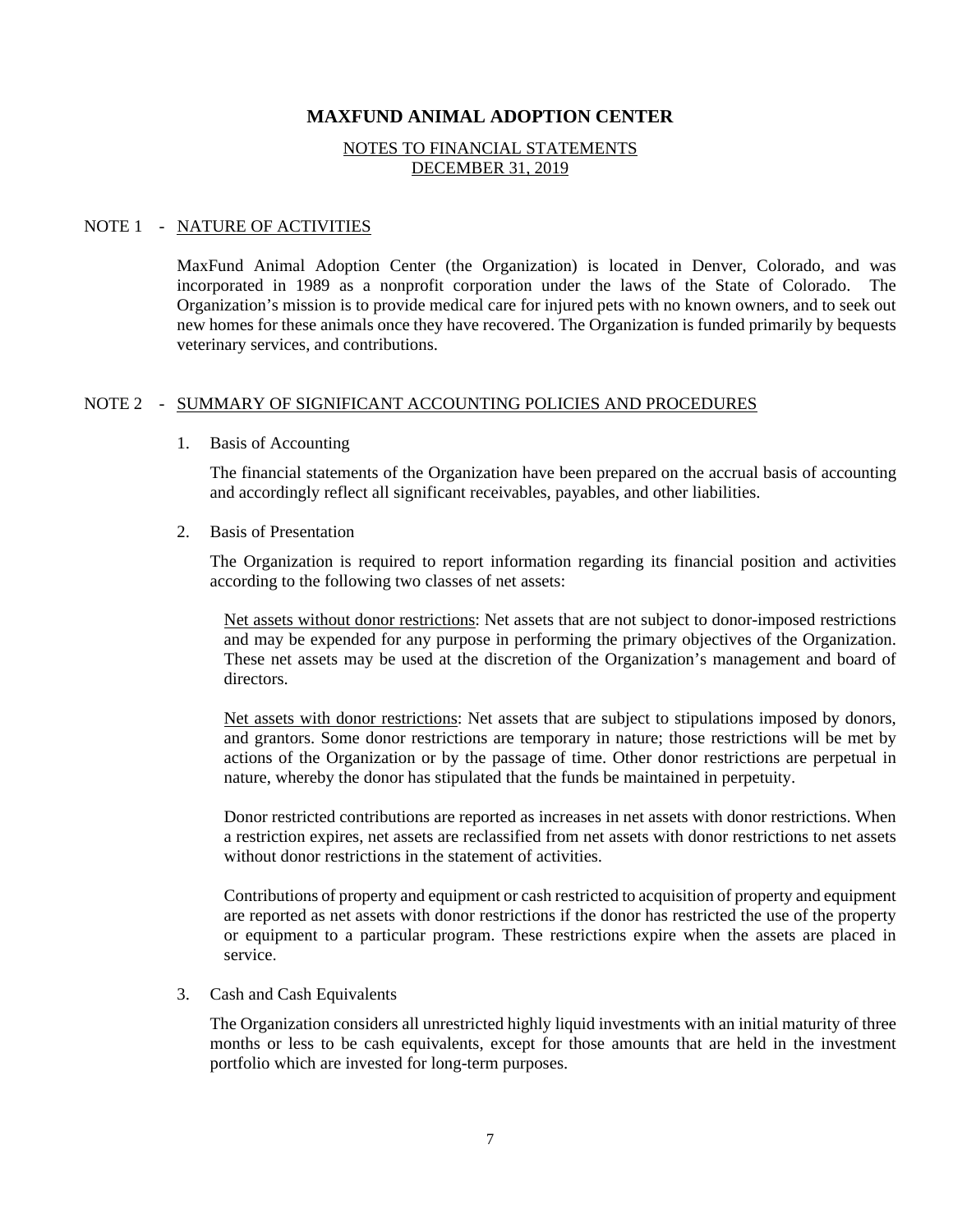#### NOTE 2 - SUMMARY OF SIGNIFICANT ACCOUNTING POLICIES AND PROCEDURES (Continued)

4. Capitalization and Depreciation

The Organization follows the practice of capitalizing all expenditures for property and equipment in excess of \$2,500. The fair value of donated assets is similarly capitalized. Depreciation of property and equipment is provided over the estimated useful lives of the respective assets on a straight-line basis.

5. Estimates

The preparation of financial statements in conformity with generally accepted accounting principles requires management to make estimates and assumptions that affect certain reported amounts and disclosures. Accordingly, actual results could differ from those estimates.

6. Income Taxes

The Organization has received an Internal Revenue Service exemption from federal income taxes under Section 501(c)(3). Accordingly, no provision or liability for income taxes has been provided in the accompanying financial statements.

The Organization follows the guidance of FASB codification (ASC) 740-10 and related subsections. The Organization determined that no uncertain tax positions have been taken (or are expected to be taken) that could have a material effect on its income tax liabilities. The Organization believes that it has conducted its operations in accordance with, and has properly maintained, its tax-exempt status.

7. Functional Reporting of Expenses

For the year ended December 31, 2019, the costs of providing the various programs and other activities have been summarized on a functional basis in the statement of activities. Accordingly, certain costs have been allocated among the programs and supporting services benefited. The allocations are determined by management on a rational and systematic basis. Salaries, taxes and employee benefits, and veterinarians are allocated on a time and effort basis. Medical supplies are allocated as they are needed between programs.

8. Summarized Prior-Year Information

The financial statements include certain prior-year summarized comparative information in total but not by net asset class. Such information does not include sufficient detail to constitute a presentation in conformity with generally accepted accounting principles. Accordingly, such information should be read in conjunction with the Organization's financial statements for the year ended December 31, 2018, from which the summarized information was derived.

9. Fair Value Measurements

The Organization is subject to the provisions of the *Fair Value Measurements and Disclosures* accounting standard. This standard requires use of a fair value hierarchy that prioritizes the inputs to valuation techniques used to measure fair value into three levels: quoted market prices in active markets for identical assets and liabilities (Level 1); inputs other than quoted market prices that are observable for the asset or liability, either directly or indirectly (Level 2); and unobservable inputs for the asset or liability (Level 3).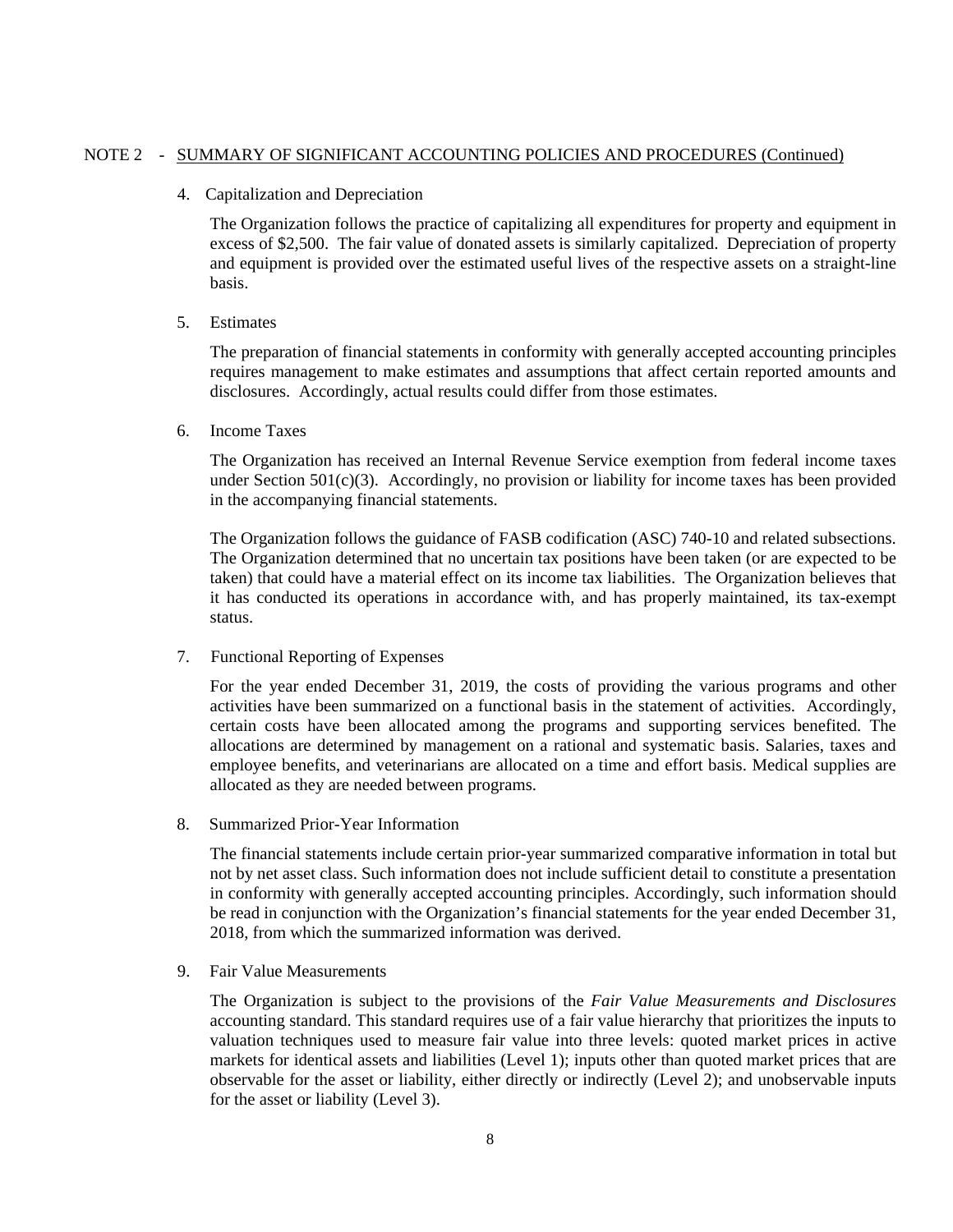#### NOTE 2 - SUMMARY OF SIGNIFICANT ACCOUNTING POLICIES AND PROCEDURES (Concluded)

10. Revenue Recognition

The Organization recognizes contributions when cash, securities or other assets; an unconditional promise to give; or a notification of a beneficial interest is received; conditional promises to give with a measurable performance barrier and a right of return are not recognized until the conditions on which they depend have been met.

#### 11. Subsequent Events

Management has evaluated subsequent events through October 14, 2020, the date the financial statements were available to be issued.

#### NOTE 3 - INVESTMENTS

The carrying value of investments is based on quoted market prices (Level 1 inputs):

| Description                                 | Amount         |
|---------------------------------------------|----------------|
| Cash                                        | \$<br>274,532  |
| Equities                                    | 1,979,860      |
| International equities                      | 67,353         |
| Fixed income                                | 2,634,981      |
| Mutual funds                                | 144,572        |
| Other                                       | 60,866         |
| Total                                       | \$5,162,164    |
| Investment income is summarized as follows: |                |
| Description                                 | Amount         |
| Unrealized loss                             | 513,629<br>\$. |
| Interest and dividend income                | 160,630        |
| Advisory fees                               | 34,121)        |
| Net investment return                       | 640.138        |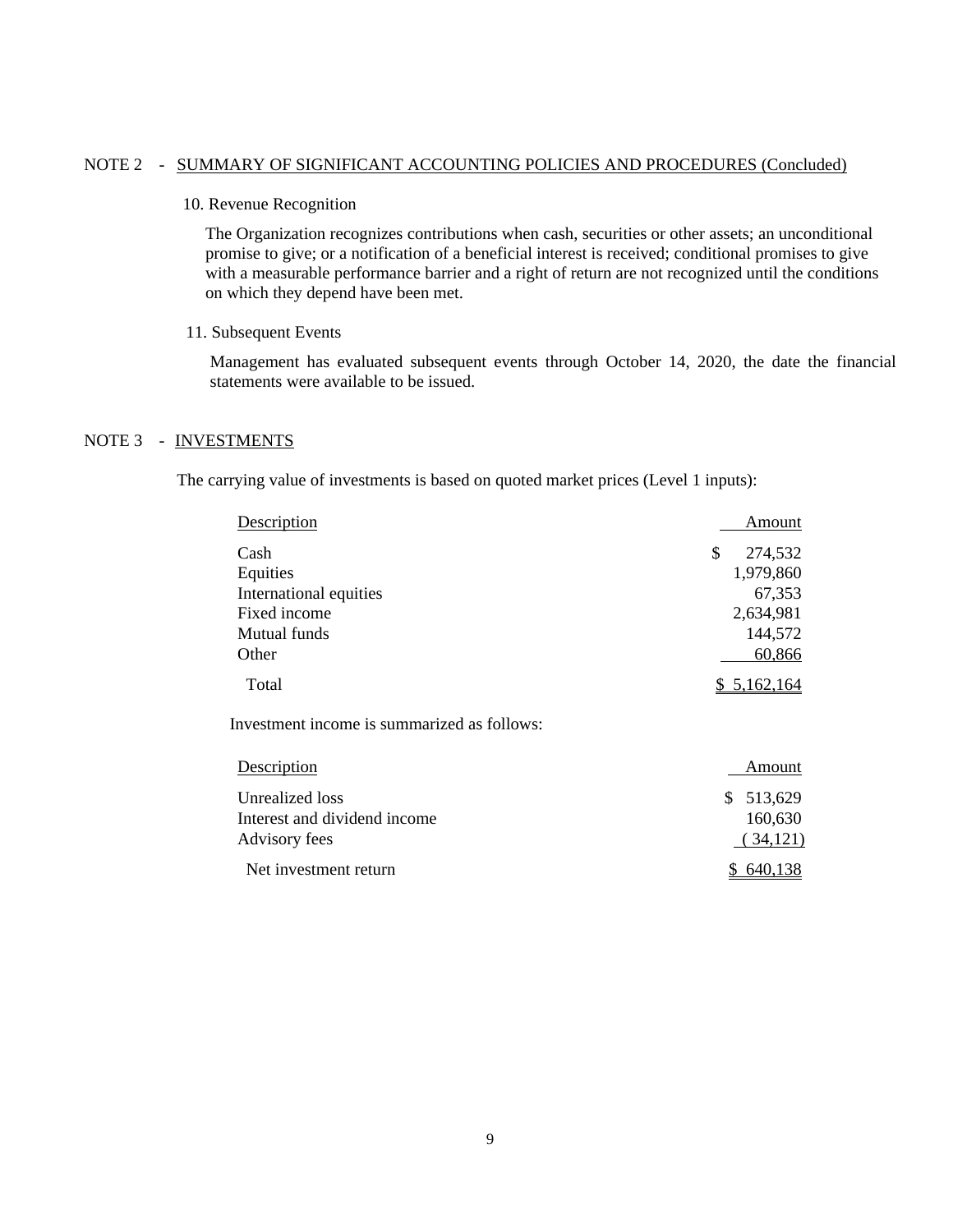#### NOTE 4 - PROPERTY AND EQUIPMENT

Property and equipment consist of the following:

| Description                    | Amount        |
|--------------------------------|---------------|
| Land                           | 812,927<br>\$ |
| Buildings and improvements     | 6,209,880     |
| Furniture and equipment        | 715,814       |
| Vehicles                       | 387,808       |
| Leased medical equipment       | 35,122        |
| Real estate                    | 19,000        |
| Software                       | 5,639         |
| Total                          | 8,186,190     |
| Less: accumulated depreciation | (2,188,229)   |
| Net property and equipment     | \$ 5.997.961  |

Depreciation expense for the year was \$177,003.

#### NOTE 5 - ANNUITY PAYABLE (Split Interest Agreement)

In 2016, the Organization entered into a compensation agreement with a founder of the Organization.

Taxes on the estimated total present value of \$285,500 were paid up front and bi-monthly payments of \$1,215 will continue until neither he nor his spouse survives. On an annual basis, the Organization revalues the distribution liability based on actuarial assumptions. The present value of the estimated future payments is calculated using a discount rate of 5% and applicable mortality tables.

In 2016, the Organization entered into a similar compensation agreement with its cofounder for approximately \$122,655, to be paid upon her retirement. As of the report date, no retirement date has been set and no liability has been recorded.

#### NOTE 6 - CAPITAL LEASE OBLIGATION

#### Clinic Equipment

In 2016, the Organization entered into a capital lease for clinic equipment. Under the terms of this agreement, they are obligated for future lease payments of:

| Year                  | Amount     |
|-----------------------|------------|
| 2020                  | 8,148<br>S |
| 2021                  | 2,716      |
| Total payments        | 10,864     |
| Less imputed interest | (448)      |
| Total                 | 10,416     |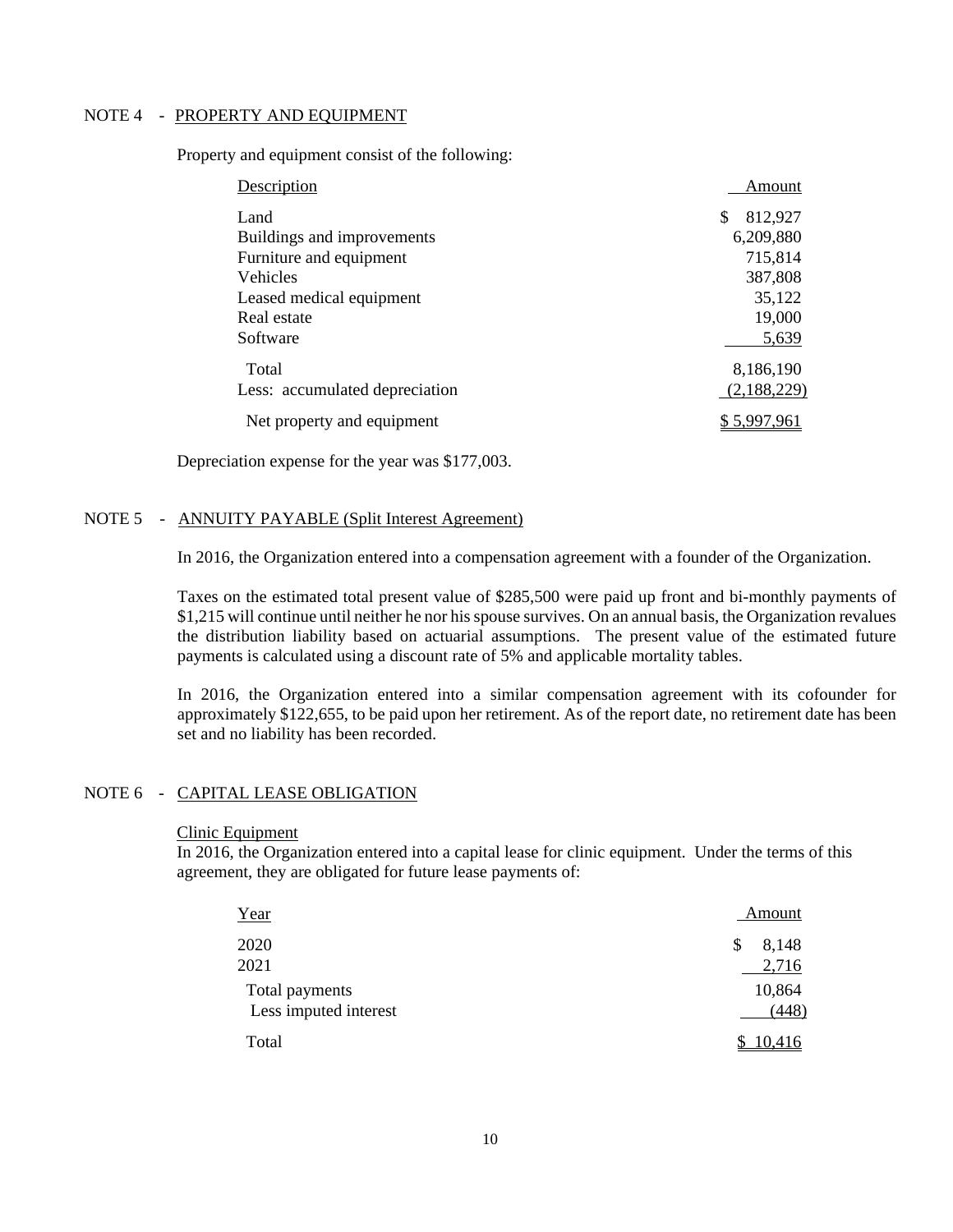#### NOTE 7 - IN-KIND CONTRIBUTIONS

Donated goods and services are reflected in the accompanying financial statements at their estimated value at date of receipt.

| Description                                        | Amount           |
|----------------------------------------------------|------------------|
| Dog and cat food and other supplies<br>Advertising | 66,856<br>48,450 |
| Total                                              | 115,306          |

No amounts have been reflected in the financial statements for donated services not requiring specific expertise. The Organization received 58,570 volunteer hours estimated to be valued at \$447,500.

#### NOTE 8 - NET ASSETS RELEASED FROM DONOR RESTRICTIONS

Donor restricted net assets are available for the following purposes:

| Description                  | Amount                 |
|------------------------------|------------------------|
| Building fund<br>Cat shelter | 61,945<br>S.<br>55,500 |
| Total                        | \$117,445              |

#### NOTE 9 - CONCENTRATION OF CREDIT RISK

The Organization places most of its cash with one financial institution. Amounts over \$250,000 are not insured by the FDIC or related entity.

#### NOTE 10 - SUBSEQUENT EVENTS

The COVID-19 outbreak in the United States has caused business disruption through mandated and voluntary closings of businesses. While the disruption is currently expected to be temporary, there is considerable uncertainty around the duration of the closings. The Organization expects this reality to impact its operations; however, the related financial impact and duration cannot be reasonably estimated at this time.

The Organization submitted a loan application under the Paycheck Protection Program (Program) to cover payroll and benefit costs. On April 21, 2020, the Organization received loan proceeds of \$311,000. The Program provides for loan forgiveness if the Organization is able to meet certain employee retention and salary requirements.